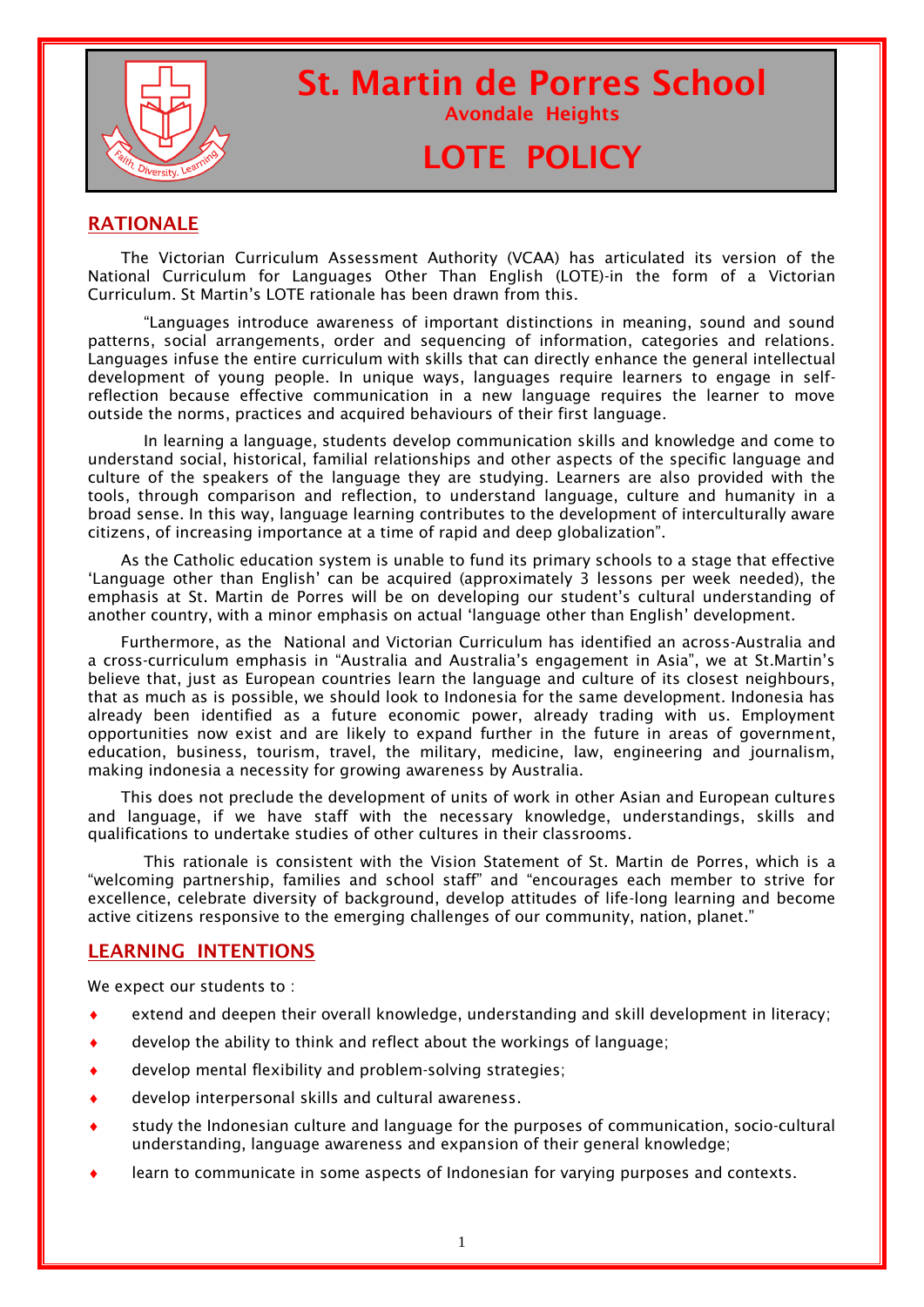- develop an understanding of the way the Indonesian language works (its structure, the role it plays, and its effects), which they can apply to other languages, including English;
- gain knowledge of and make connections across a range of concepts drawn from other learning areas.
- time permitting & staff dependent, have the opportunity for immersion into other Asian or European cultures and language.

#### SUCCESS CRITERIA

- $\triangleright$  Students can demonstrate their understanding of Indonesian culture by presenting accurately specific aspects of Indonesian culture using performing or visual arts.
- $\triangleright$  Students can demonstrate their understanding of Indonesian culture by presenting an accurate comparison and contrast of Indonesian to Australian society.
- $\triangleright$  Students expand this understanding to presenting on another culture.
- $\triangleright$  Observed level of interest shown by each student by the LOTE teacher.
- $\triangleright$  Students can orally interact with other students via simple Indonesian greetings.

#### IMPLEMENTATION

- 1. The LOTE staff at St. Martin de Porres school will :
- have an emphasis in speaking and listening before reading and writing ideally immersing the students in concrete oral communication activities based in the performing and visual arts and early number experimentation;
- immerse students in tasks that are engaging, relevant, well designed and directly linked to their general learning experiences;
- be aware that all areas of the curriculum can support the learning of a LOTE; such study reinforces, extends and enriches all other learning. The LOTE teachers can liaise with classroom teachers to promote activities, where possible, that compliment the current classroom program;
- ascertain the skills, knowledge and understandings our students already have in each LOTE;
- ascertain the skills, knowledge and understandings our students need to achieve the identified learning intentions in each LOTE;
- articulate success criteria (assessment evidence and student goal setting) in relation to the learning intentions in each LOTE;
- develop teaching strategies to effectively achieve the desired learning intentions in each LOTE;
- make informed judgments related to the evidence presented by the students of their newly acquired skills, knowledge and understandings;
- use the Victorian Curriculum as a major resource in the development of content for the LOTE program(s):
- implement one formal lesson of 60 minutes per class group per week will be time tabled for specific instruction and learning activities for Years 1 – 6;
- ensure assessment will be based on the quality of the evidence established to meet the learning intentions identified in this policy and in the Victorian Curriculum;
- 2. Other school staff who are also qualified to teach another LOTE will be encouraged to explore the feasibility of introducing that particular LOTE at their level and other levels if deemed appropriate, dependent on the availability of time in the existing timetable, as determined in consultation with the school's Leadership Team.